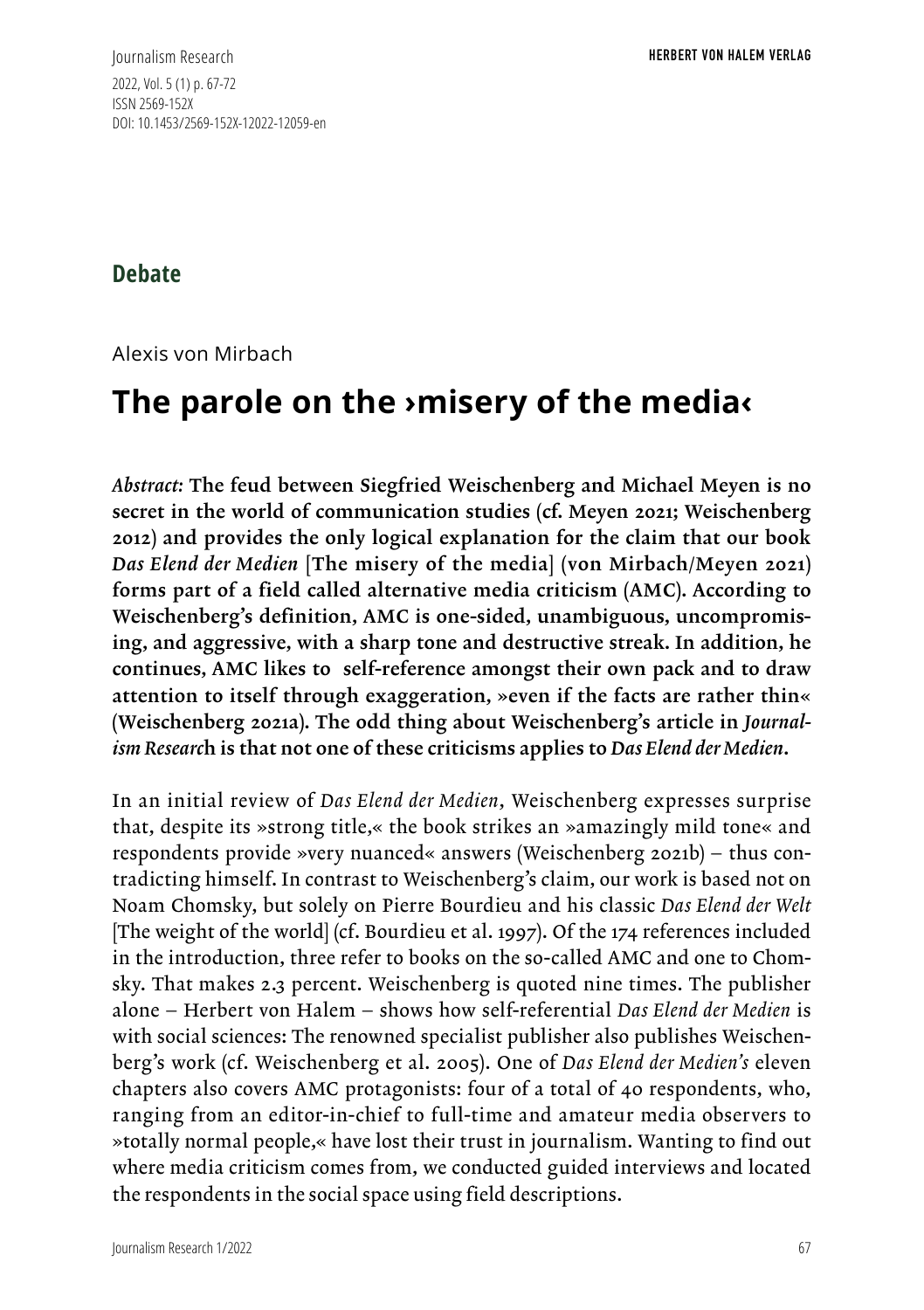As well as the factual errors in the *langue* (writing), Weischenberg's *parole* gives rise to images that are just as incorrect. »The author sees himself as following the tradition of Bourdieu.« No, *Das Elend der Welt* is the *reference work*. When an academic follows the example of Luhmann, Popper, Newton, or Kant, it does not mean that he sees himself as their reincarnation. Weischenberg claims that Meyen and Mirbach link their title »to a personal experience« that forms the guiding principle of the book and refers to a scandal surrounding Meyen's blog that I triggered in early summer 2020 (cf. Krass 2020; Rötzer 2020).**[1]** The prologue states, however, that the idea for the title came about six months earlier, through a collaborative project in our research network *Zukunft der Demokratie*  (ForDemocracy). Weischenberg notes that, like »other relevant publications,« *Das Elend der Medien* does not use gendered language (does this make the German newspapers *Süddeutsche Zeitung*, *Der Spiegel* and *Zeit* part of the AMC, too?). On the other hand, in our work, the initiator of the journalists' strike, a Syrian community journalist, and a deaf woman journalist of the Bavarian public broadcaster all share their ideas for increasing diversity in journalism. One chapter is dedicated to the Kurdistan activist Peter Schaber from *The Lower Class Magazine*. There can be few more progressive images of women than the ideal presented in Kurdish society (cf. Schamberger/Meyen 2018; Öczalan 2009). The first female presenter of *Das aktuelle Sportstudio* and inventor of collaborative journalism, Carmen Thomas, appeals for playful gender creations in order to avoid generating reactance (cf. Thomas 1984; Thomas 2021). And yes, *Das Elend der Medien* also gives an opponent of a vaccine mandate like singer-songwriter Hans Söllner the chance to have his say. As a field researcher, I do not have to share the views of those I interview; moreover, this position on COVID-19 may not be too far removed from that of our own Federal Minister of Justice (much like the admission of having consumed cannabis also mentioned earlier in the text; Weischenberg 2021b). The only remaining criterion for AMC thus remains whether the title is exaggerated in order to attract attention. No, it comes from Bourdieu. I could ask why Weischenberg picked out the book with the mildest media criticism for his title, but much more important is an error that is relevant for all of journalism research.

<sup>1</sup> On my boss' blog, I wrote that a protagonist of AMC had told me that the World Health Organization receives more private than state funding. The post triggered a storm of criticism on Twitter. The Head of Ludwig Maximilian University of Munich's Department of Media and Communication distanced himself from the blog. The S*üddeutsche Zeitung* (cf. Krass 2020) and *Telepolis* (cf. Rötzer 2020) reported. My book *Medienträume* [Media dreams] (due for publication in summer 2022) places the events in the context of transdisciplinary research.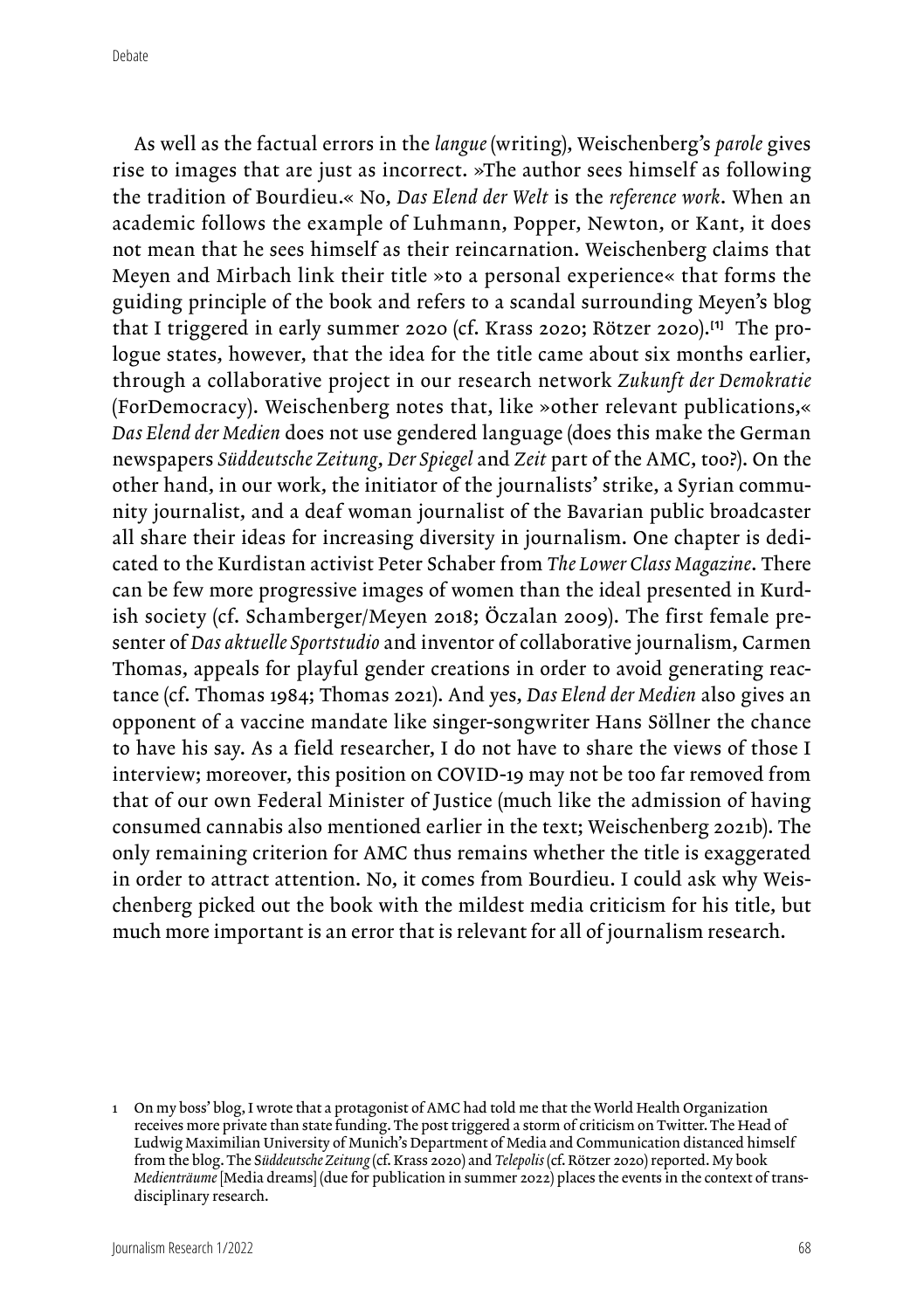## From double to triple blind

Weischenberg writes that the »striking contradiction« between the bewailed neoliberalism of the mainstream and the empirically »well-proven fact« of a »left lean« in journalists' political attitudes has been neither addressed nor resolved. He refers to his representative survey of journalists (cf. Weischenberg et al. 2006; also Hanitzsch et al. 2020). If he were to place the results in his famous onion model, he would be able to answer the question himself (cf. Weischenberg 1992). The »onion« shows that journalism arises not only in a context of roles, but also in a context of norms, structures, and functions. This means that, as well as the personal attitudes of the journalists, social constraints and economic and political imperatives also have an impact on reporting. This contradiction has long been resolved in international journalism research: In the USA in the mid-1980s, left-leaning, radical, and alienated journalists were found to be threatening the political system (cf. Lichter 1986; Kepplinger 1979) (the Mainz school led by Noelle-Neumann came to a similar conclusion). One response came from the neo-institutionalist Herbert Gans: »even if journalists held such personal beliefs or values, these are effectively neutralised by the prevailing professional values, newsmaking routines and norms and organisational constraints in US media« (Gans 1985: 29; cf. Preston 2009: 35ff.). The dispute over whether »Mr. Gates« from the pioneering study of journalism research asserts his opinion in the selection of news (cf. White 1950) or which other factors dominate reporting has been going on for a long time (cf. Shoemaker/Reese 1992; McQuail 2000) and has now been the subject of comparative research in around 100 countries (cf. Hanitzsch et al. 2019).

When a researcher fails to reflect upon himself and the field, Bourdieu talks of a *double blind* (cf. Bourdieu/Waquant 1996). What makes the review of *Das Elend der Medien* a *triple blind* is the fact that we explicitly talk about the alleged contradiction. Indeed, it is the very crux of the introduction – and the guiding principle of the book, as even Weischenberg notes in a first review (cf. Weischenberg 2021b). I resolve the contradiction with the »frame of the Third Way,« which argues the following: International social democracy (as well as the Green party in Germany) converted to neoliberalism in the 1990s/2000s. Through the homology of social fields in the social space, the red-green journalistic milieu helped to complete this »conversion« (cf. Bourdieu 1992, Bourdieu 2004). One example is Gabor Steingart, who was once a Green member of a City Council and later supported the introduction of Agenda 2010 as Head of Department at *Der Spiegel*. He is just one prominent example of a journalist who probably voted Green or SPD, but was actually neoliberal.

In the 1990s, Bourdieu predicted the consequences of the neoliberal counter-revolution (restoration) in the public sphere with »scientific certainty:«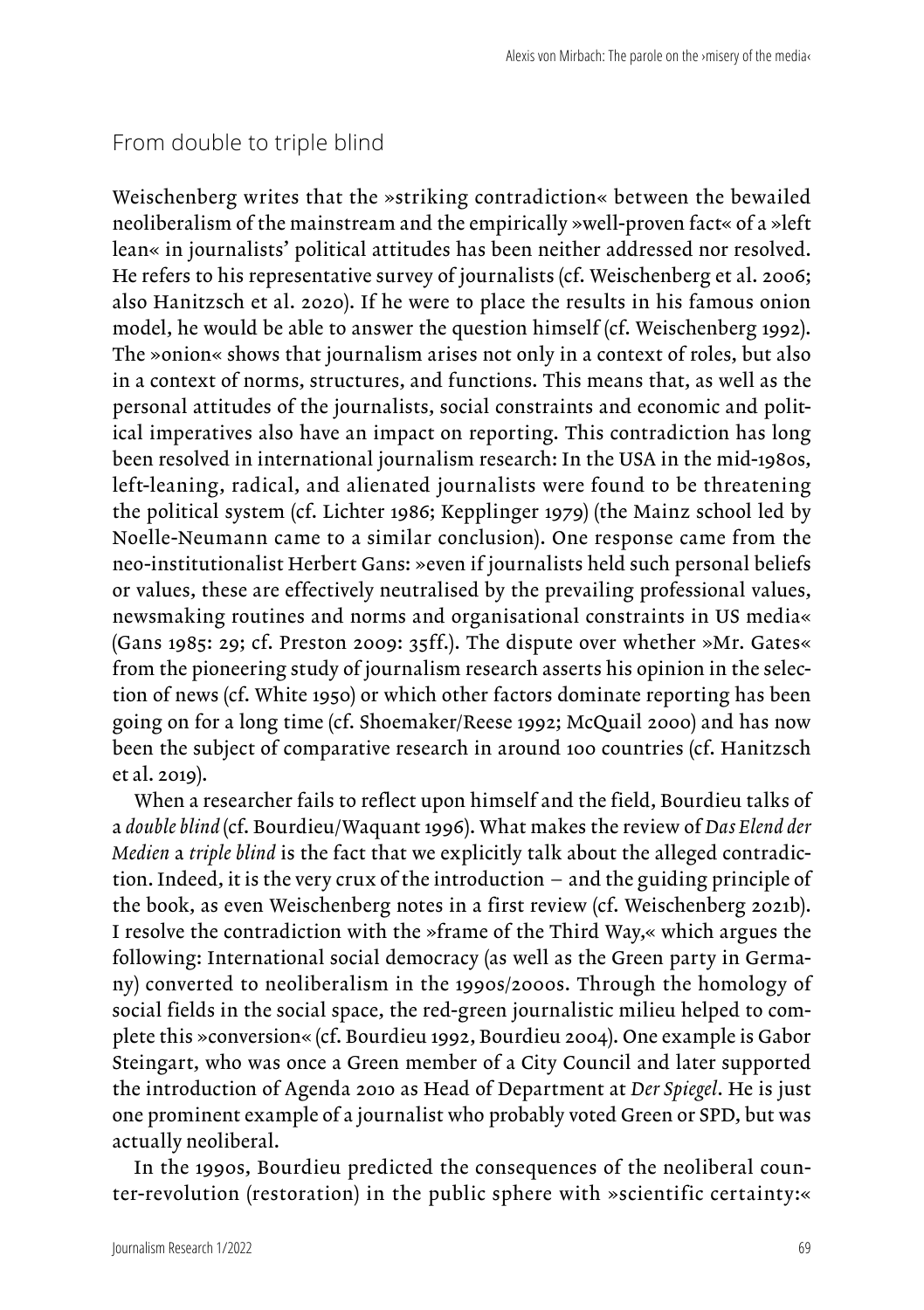Frustrated people rush to follow the first demagogue they can find, the result is violence, »xenophobia,« and chiliastic flights of fancy (Bourdieu 2004: 67, cf. Bourdieu et al. 1997: 428) – *symptoms* of crisis that began long before COVID-19. We apply Bourdieu's work to journalism. But Weischenberg seeks in *Das Elend der Medien* quotes that can be used to back conspiracy theories, thus missing the key message. We argue that the crisis of trust in journalism (and democracy) is not a result of disinformation, but originates in the organization of the media system itself. The fake news from the internet, so often decried, falls on fertile ground that is yet to be fully understood. Our book investigates the causes – for example in the form of a detailed field research report from Hildburghausen, a stronghold of the German right-wing populist party "Alternative für Deutschland" (AfD) and a COVID-19 hotspot in southern Thuringia. It is the ideal place to learn why the topic of vaccination is not a medical problem in East Germany, but one based in politics and the leading media (cf. Fahrenholz 2021). Populists and »anti-vaxxers« are not themselves the problem of representative democracy – they simply show that it has one. »One will find it difficult to defend democracy against its challengers, as one has become used to confusing cause and effect,« says political scientist Philip Manow (Manow 2020: 226). This statement applies in the same way to *the* media.

Our book is the result of a transdisciplinary research network of eleven sub-projects, funded by the Bavarian Ministry of Science (*ForDemocracy*, period: 2018-2022).**[2]** It is one piece in the puzzle, looking to find new ways of living together as a society through greater citizen participation, as a reaction to the crisis of legitimation in democracy. We have clearly failed to sufficiently emphasize the idea of reform, which Weischenberg wanted to see. As usual when developing a utopia, we first gathered criticism of the situation in society (leading to the sub-heading: »Bad news for journalism«), before moving on to solutions (cf. Jungk/Müller 1981; Wright 2017). In the follow-up to *Das Elend der Medien*, entitled *Medienträume* [Media dreams], we work with 30 users of alternative media to develop a citizens' book on the future of journalism. If the people who take a critical view of the measures to combat COVID-19 are not permitted to voice their thoughts publicly, we find ourselves on the academic fringe. Our project is well-founded grassroots work on democracy (cf. Merkel 2003; Crouch 2004; Streeck 2013; Nanz/Leggewie 2016). What is harmful is reviews that result from feuds or are written at a comfortable distance from the field. How »true to life« democracy, media, and research are allowed to be (cf. Dewey 1916, Defila/Di Giulio 2018) will be the topic of discussion at the research network's closing conference on October 28, 2022. The reviewers are looking forward to lively debate. Professor Weischenberg is warmly invited to give a re-response.

<sup>2</sup> See: ForDemocracy.de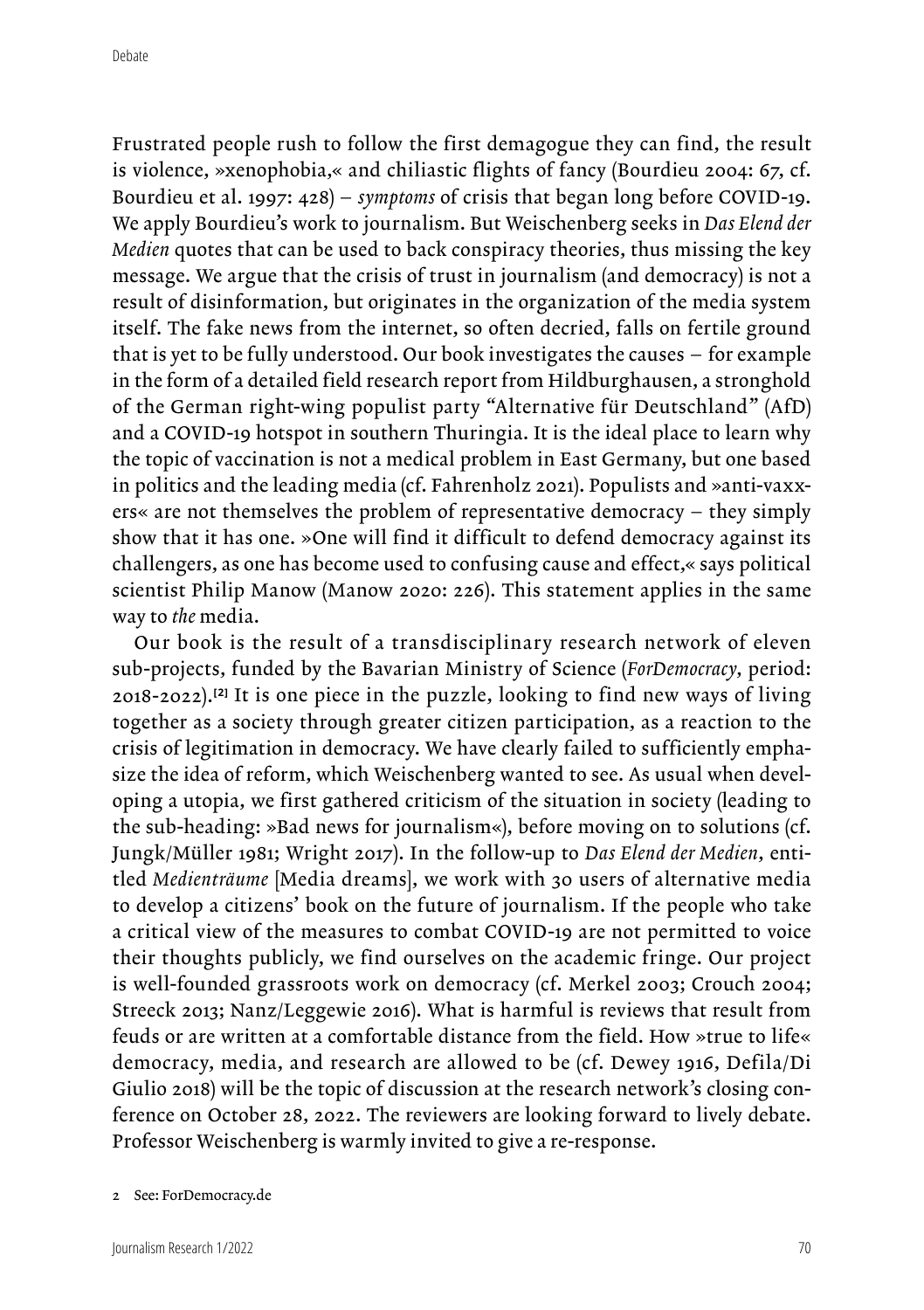Alexis von Mirbach, Dr., (\*1978) is a research associate at the LMU Munich. His research focuses on medialization, journalism research and media utopias. Contact: alexis.mirbach@ifkw.lmu.de

Translation: Sophie Costella

## References

- Bourdieu, Pierre et al. (1997): *Das Elend der Welt*. Studienausgabe. Konstanz: UVK. Bourdieu, Pierre (1992): *Die Regeln der Kunst*. Frankfurt/M.: Suhrkamp.
- Bourdieu, Pierre, Waquant, Loïc J.D. (1996): *Reflexive Anthropologie*. Frankfurt/M.: Suhrkamp.
- Bourdieu, Pierre (2004): *Gegenfeuer*. Konstanz: UVK.
- Crouch, Colin (2004): *Post-Democracy*. Cambridge: Polity Press.
- Defila, Rico; Di Giulio, Antonietta (eds.) (2018): *Transdisziplinär und transformativ forschen. Eine Methodensammlung*. Wiesbaden: Springer VS.
- Dewey, John (1916): *Democracy and education. An introduction to the philosophy of education*. University Park, PA: The Pennsylvania State University.
- Fahrenholz, Peter: Der Osten ist eigentlich überhaupt kein Impfgegner. Interview with Bodo Ramelow. In: *Süddeutsche Zeitung*, 15 December 2021.
- Gans, Herbert (1985): Are US Journalists Dangerously Liberal? In: *Columbia Journalism Review*, 24, pp. 29–33.
- Hanitzsch, Thomas et al. (2019): *Worlds of Journalism: Journalistic Cultures Around the Globe*. New York: Columbia University Press.
- Hanitzsch, Thomas et al. (eds.) (2020): *Journalismus in Deutschland, Österreich und der Schweiz*. Wiesbaden: Springer VS.
- Jungk, Robert; Müllert, Norbert R. (1981): *Zukunftswerkstätten. Mit Phantasie gegen Routine und Resignation*. Neu-Ulm: AG Spaak.
- Kepplinger, Mathias (ed,) (1979): *Angepasste Außenseiter. Was Journalisten denken und wie sie arbeiten*. Freiburg: Karl Alber.
- Krass, Sebastian (2020): Ein Blog, der Unmut auslöst. In: *Süddeutsche Zeitung*, 25 May 2020.
- Lichter, Robert S. et al. (1986): *The Media Elite*. Bethesda, MD: Adler & Adler.
- Manow, Philip: *(Ent-)Demokratisierung der Demokratie*. Berlin: Suhrkamp 2020.
- McQuail, Dennis (2000): *Mass Communication Theory*. Thousand Oaks, CA: Sage.
- Merkel, Wolfgang et al. (2003): *Defekte Demokratie. Band 1: Theorie*. Opladen: Westdeutscher Verlag.
- Meyen, Michael: Siegfried Weischenberg und die AMK. In: *Medienrealität*, 28. November 2021, available at <https://medienblog.hypotheses.org/10078>